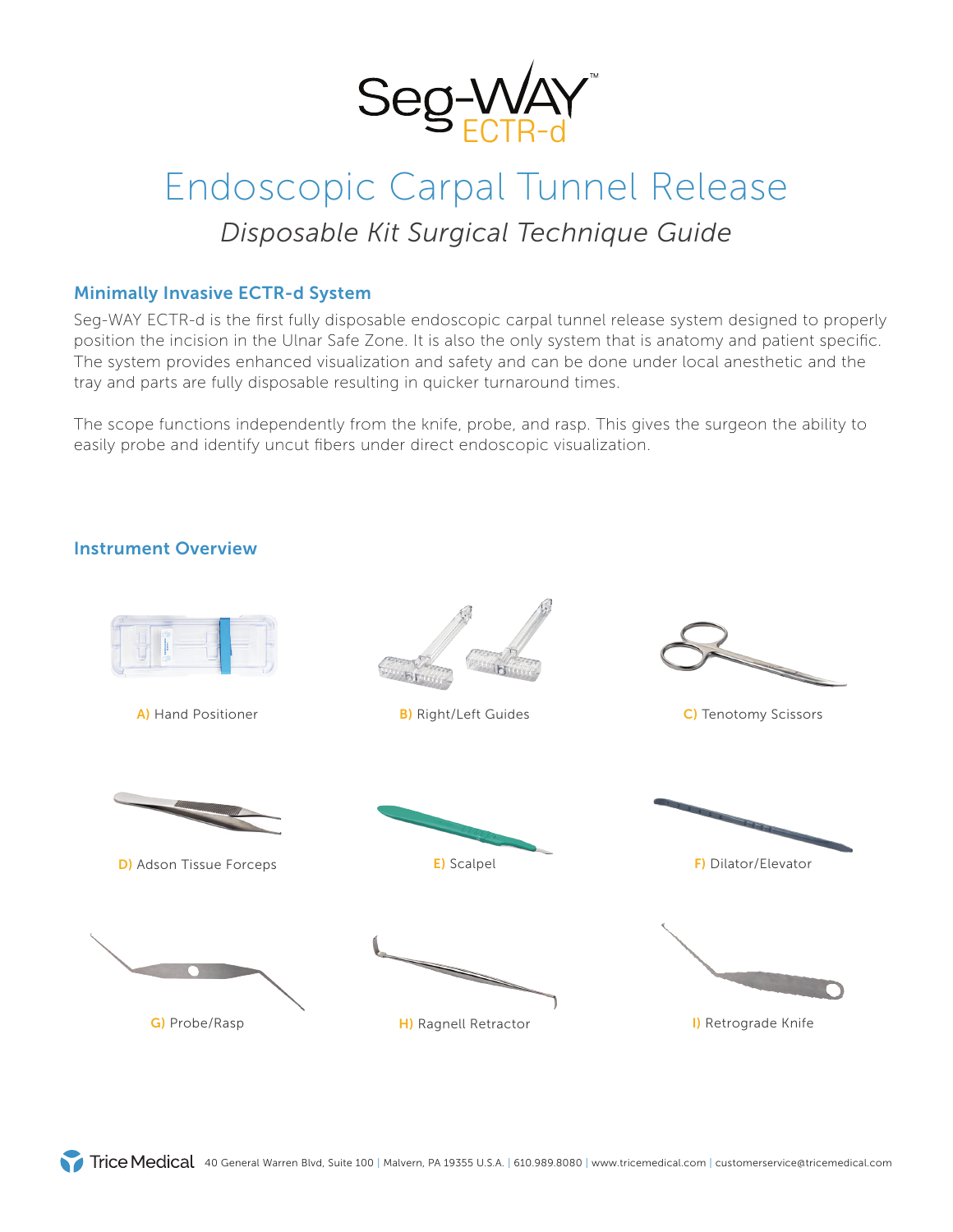

### Sterile Field Setup

The following instruments are needed for an endoscopic carpal tunnel procedure using the Seg-WAY Disposable Endoscopic Guide System:

- $\cdot$  4 mm, 2.7mm, or 2.3mm 30 $^{\circ}$  scope
- Seg-WAY ECTR-d Complete Kit

If using the Seg-WAY ECTR-d Basic Kit, you will need the following:

- $\cdot$  4 mm, 2.7mm, or 2.3mm 30 $^{\circ}$  scope • Tenotomy Scissors • Adson Forceps
- Ragnell Retractors

• Scalpel

In addition, the following items should be made available for the procedure:

• Cotton swabs • Marking Pen • Lead hand or rolled towel • Anti-fog wipes for scope

#### Anesthesia Options

Either under General, MAC or Local and Regional anesthesia. Local and Regional anesthesia are available under the following forms:

- Local Infiltrate Regional I.V. bier block Proximal median nerve block
- 

In addition to the above anesthesia options, some surgeons prefer to perform the technique under general anesthesia.

### Procedure Room Setup

The procedure room should be set up to enable the surgeon to have a clear view of the mi-tablet  $2^{TM}$ screen and proper access to the patient's hand. The assistant should also be seated opposite the surgeon and must have a clear view of the monitor as he/she will assist in the operation of the scope.

#### Surgical Preparation

An upper arm tourniquet is recommended and the arm is prepped in the usual fashion. Forearm tourniquets are not recommended as they will obstruct the mi-eye angled and guide as well as put increased tension on the flexor tendons, crowding the carpal canal. The Esmarch bandage is used to exsanguinate the upper extremity prior to inflation of the tourniquet. The arm is then prepped and draped in the usual sterile fashion.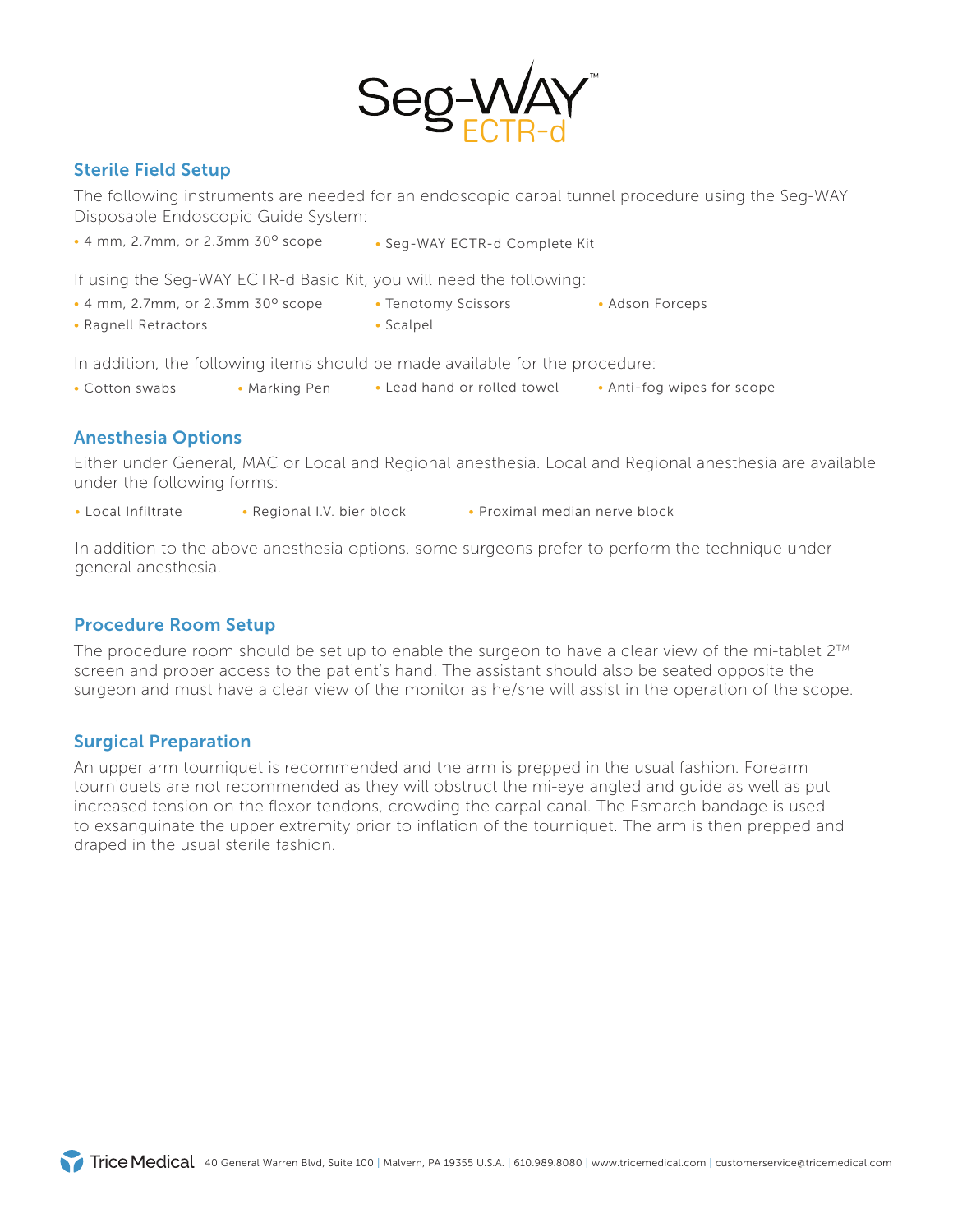

# Entry Portal Surface Anatomy

It is recommended that the surgeon identify the following anatomical landmarks prior to inflating the upper arm tourniquet.

- A) Proximal wrist crease
- **B)** Distal wrist crease
- C) Palmaris Longus (if present)
- D) Line from Radial Ring Finger to Wrist Crease
- E) Flexor Carpi Ulnaris
- F) Hook of Hamate
- G) Entry Portal

The entry portal is a 1cm transverse line in between the proximal and distal wrist flexion creases centered about the radial aspect of the ring finger line (starting over Palmaris Longus and extending 1cm ulnarward).



## Portal Creation to View Carpal Tunnel

### Make Incision

• Make a 1cm transverse skin incision on the predetermined entry portal line

### Expose Forearm Fascia to gain access to Carpal Tunnel

- Expose the distal forearm fascia by dissecting the soft tissue in a longitudinal manner
- Retract Palmaris Longus tendon radially if present

#### Expose Median Nerve

- Divide the distal forearm fascia transversely to expose the median nerve
- Retract distal soft tissues to provide clear visualization of the carpal tunnel

**Tip:** To allow for easier access to the carpal tunnel and to provide added decompression of the median nerve:

- 1) Release the proximal forearm fascia 1cm under direct visualization
- 2) Release the proximal end of the transverse carpal ligament approximately 4mm to 5mm.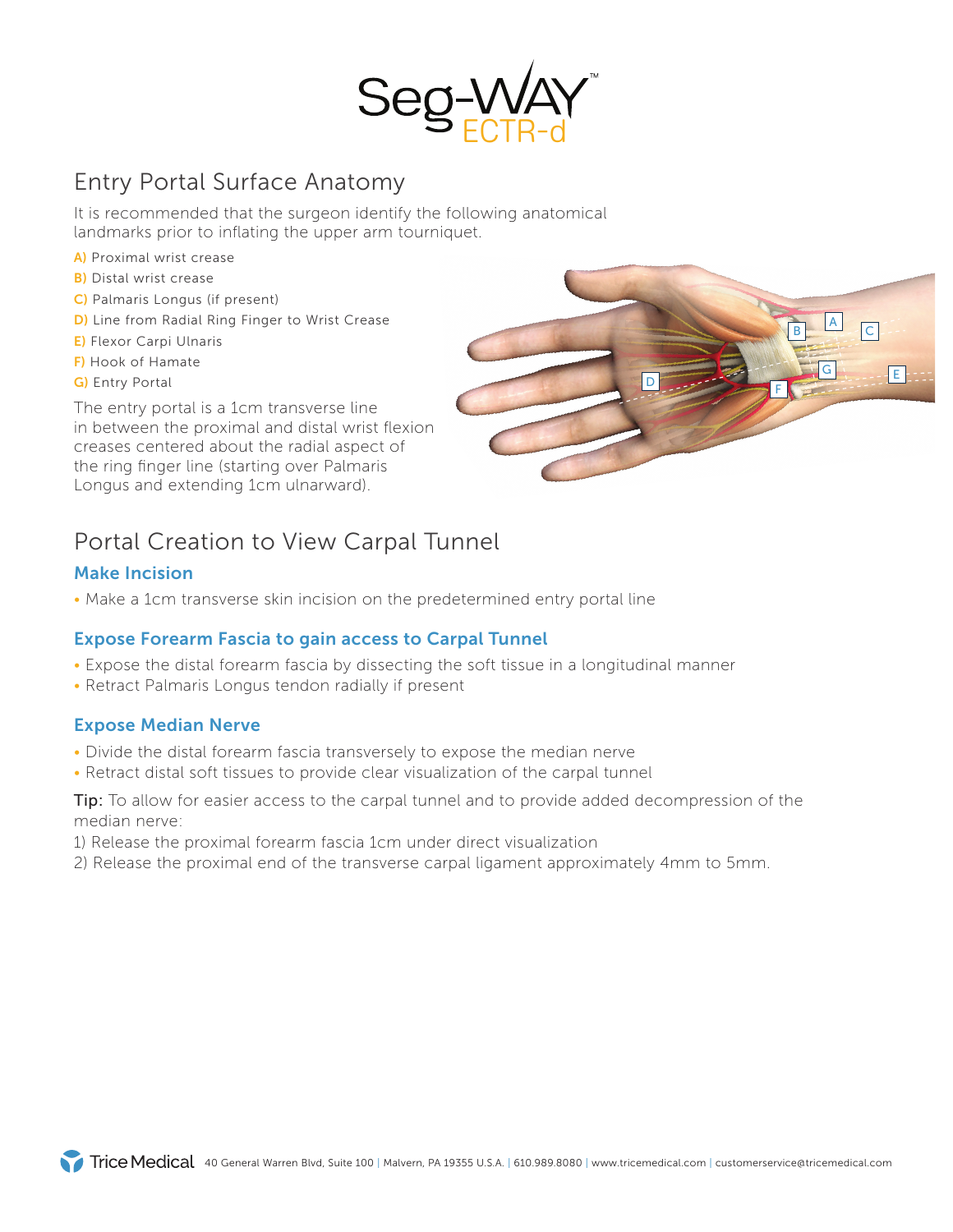

### Seg-WAY Guide Prep and Insertion

### Insert Synovial Dilator

• Insert 6mm Synovial Dilator into the carpal tunnel

**Tip:** Aim for the web space between the 3rd and 4th metacarpals while feeling the hook of Hamate ulnarly to avoid Guyon's canal.

### Insert Elevator

• Insert the curved elevator until the tip is easily palpated in the mid palm, just distal to the transverse carpal ligament

Note: Depth of insertion of the elevator shown on the instrument is generally between 3cm and 4cm).

**Tip:** Move the elevator longitudinally along the bottom of the transverse carpal ligament, feeling the washboard effect while removing the synovium off the undersurface.

### Choose and Insert Appropriate Guide

• Choose right or left guide to match the hand on which you are operating

Note: Depth markings are located on the ulnar side of each guide.

- Insert the guide through the carpal tunnel, slightly deeper than the previously measured depth during use of the elevator
- The tip of the quide should be palpated in the palm just distal to the transverse carpal ligament

Note: The quide should insert easily. If there is resistance or the patient experiences pain or parasthesias, repeat the elevation/dilation steps and reposition the guide.

**Technique Tip:** The tip of the guide should pass along the undersurface of the transverse carpal ligament while the surgeon is exerting upward pressure with the tip of the guide. This will help displace the flexor tendons, median nerve, and synovium away from the ligament and help avoid entrapment of these structures. The wrist and fingers should already be placed in extension to help avoid their entrapment as well. Do not rotate the guide to look at the depth markings, rotate the wrist.

### Scope Insertion

### Insert Scope

- Insert scope into the radial track of the guide
- Rotate the light source just off the radial side of the forearm to provide visualization of the ligament undersurface

Note: The transverse oriented fibers of the ligament should be clearly visualized as well as the fat pad distal to the ligament. If there is any interposed tissue such as median nerve or flexor tendon, remove guide and reinsert tilted slightly toward the ulnar side until the field of vision is clear. Convert to open release if the field cannot be cleared after three attempts.

Note: Use an antifog agent on the lens of the arthroscope to achieve optimal visualization.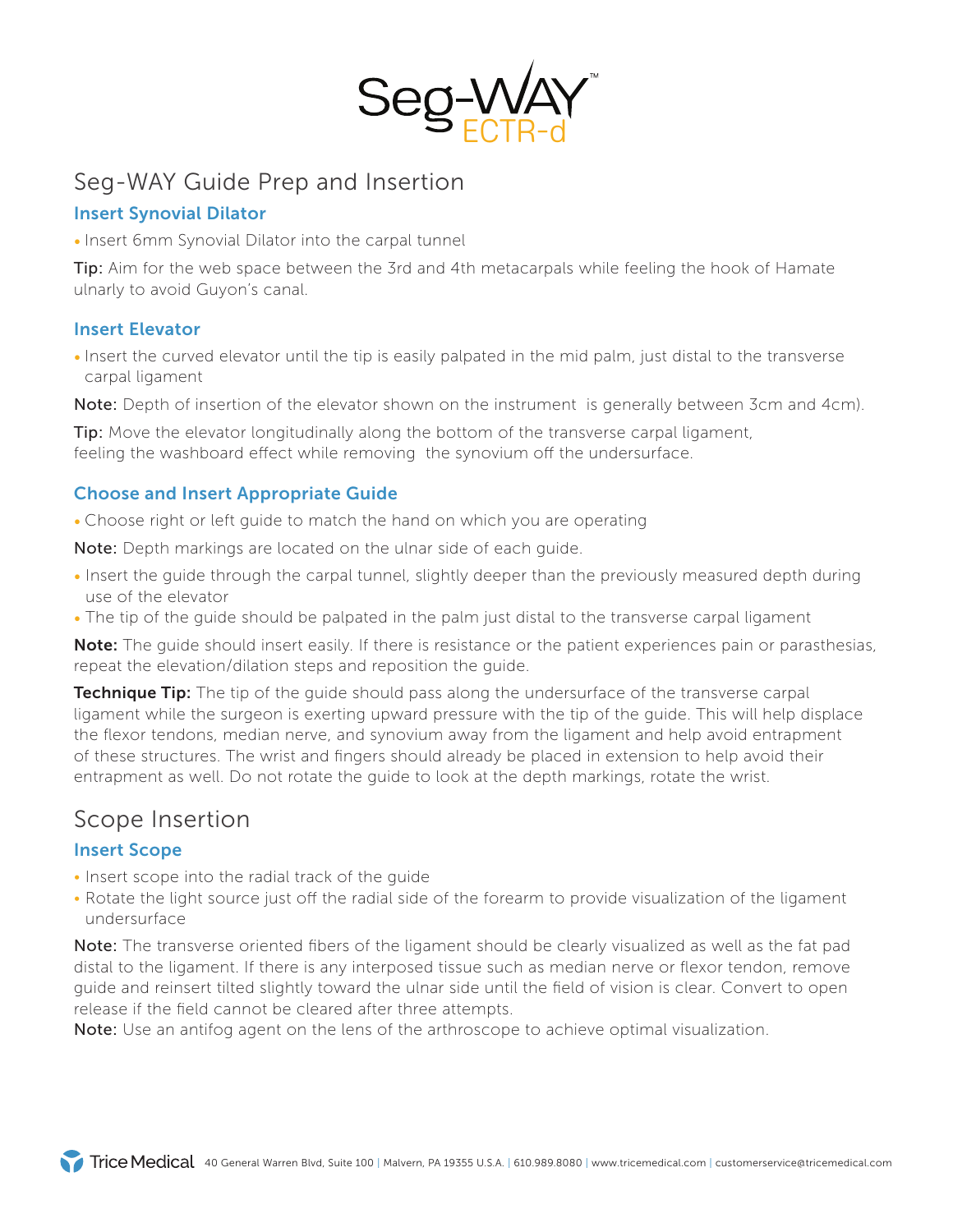

### Preparation for Release

### Instrument Placement

• Insert the instrument into the ulnar track of the guide. The instrument should remain in full contact with the guide while sliding distally. All instruments must be cantilevered from within the guide to engage the tissue

### Insert Probe

• Insert the probe in the ulnar track and cantilever the instrument to allow the tip of the probe to hook the distal end of the ligament noting the approximate measurement on guide. Lightly pull in a proximal direction to verify the distal end of the ligament

Technique Tip: The probe can be used to palpate the undersurface of the ligament and dissect through the synovial membrane layer.

### Insert Rasp

• Cantilever the rasp to clear the remaining synovial tissue from the undersurface of the ligament for better visualization

**Technique Tip:** Sterile cotton swabs may be used to sweep away remaining soft tissue or absorb fluid that may be obstructing the field of view.

### Carpal Tunnel Release

### Release Transverse Carpal Ligament with the Retrograde Knife

- Insert the retrograde knife in the ulnar track of the guide
- Move the scope with the retrograde knife to maintain constant visualization of the tip of the knife while cutting the ligament
- Cantilever the retrograde knife to allow the tip of the knife to hook onto the distal edge of the ligament
- Keep the heel of the retrograde knife against the guide and pull the knife in the proximal direction to incise the ligament

**Technique Tip:** A 2mm proximal edge of the ligament may be left intact for a later release using tenotomy scissors after guide removal. This helps protect the patient's skin from getting cut knife during removal.

### Confirm Release with Probe

• Insert the probe into the ulnar track of the guide to check for uncut fibers

Note: If uncut fibers are identified, reinsert the retrograde knife to cut remaining fibers.

**Technique Tip:** There should be parallel separation of the cut edges of the ligament, interceding fat from the palm and a loss of tension on the guide.